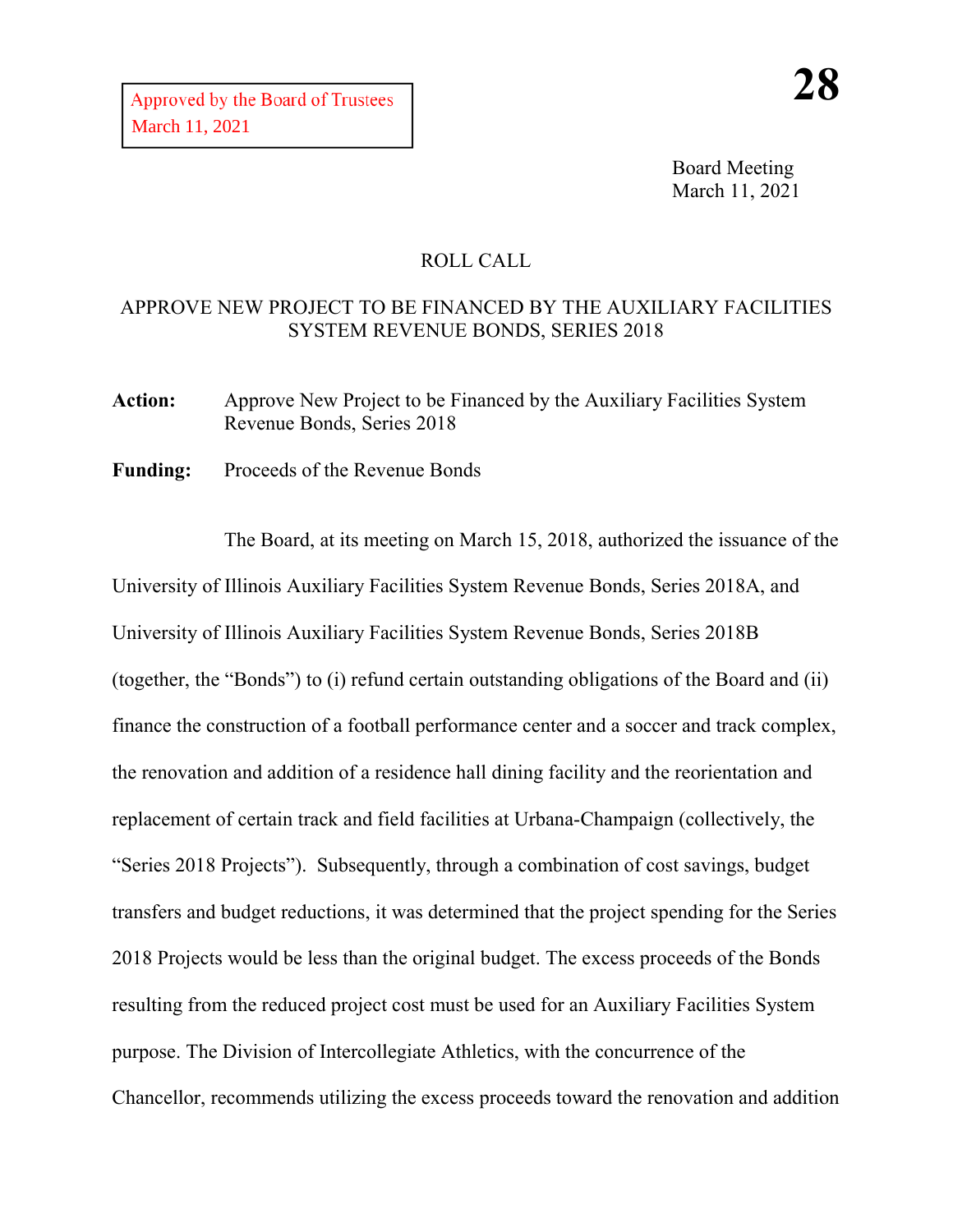of the Ubben Basketball Complex Expansion, approved by the Board on September 10,

2010 (the "Additional Project").

The Vice President/CFO and Comptroller (the "Comptroller") recommends

that the Board approve:

- [1](#page-1-0). The revised list of projects as shown in Attachment A hereto.<sup>1</sup>
- 2. Adoption of a First Amendment to the Twenty-Third Supplemental System Revenue Bond Resolution for the purpose of using the excess Bond proceeds to fund the construction of the Additional Project, in substantially the form now before the Board.
- 3. Adoption of a Supplemental Tax Certificate (the "Supplemental Tax Certificate") in substantially the form before the Board in connection with the Second Amendment to the Twentieth Supplemental System Revenue Bond Resolution on September 7, 2017, and delegation of authority to the Comptroller to approve the final form of the Supplemental Tax Certificate with such changes as recommended by the bond counsel.

The Board actions recommended in this item complies in all material

respects with applicable State and federal laws, University of Illinois *Statutes*, *The* 

*General Rules Concerning University Organization and Procedure*, and Board of

Trustees policies and directives.

Funding will be available from the proceeds of the Bonds.

The President of the University concurs.

<span id="page-1-0"></span> $<sup>1</sup>$  As previously approved by the Board, the Bond proceeds are available to be utilized interchangeably on the</sup> separate projects listed in Attachment A or on additional projects if such additional projects were approved by the Board.